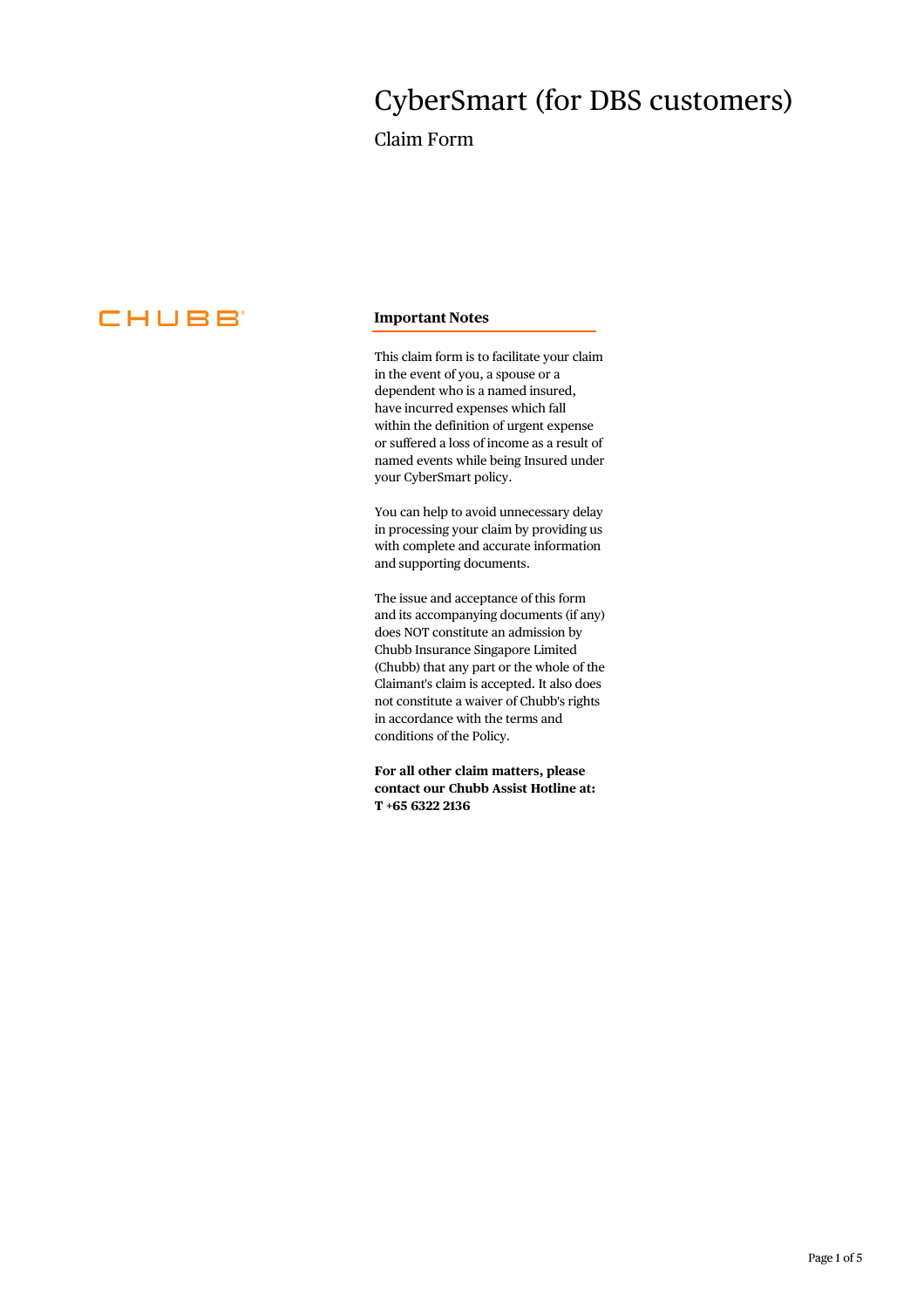# Section A: Particulars of Policyholder/Insured Person and Claimant

Name of Policyholder/Insured Person (as shown in NRIC/Passport)

| Period of Insurance<br>To<br>From<br>DD / MM / YYYY<br>Date of Birth<br>NRIC/Passport No.<br>Age<br>Tel No. (Mobile)<br>Gender<br>Tel No. (Office)<br>Tel No. (Residence)<br>Email<br>Name of Claimant (As shown in FIN/NRIC/Passport) - if different from Policyholder/Insured Person:<br><b>Address of Claimant</b><br>NRIC/Passport No.<br>Date of Birth<br>Age<br>Tel No. (Mobile)<br>Gender<br>Tel No. (Office)<br>Tel No. (Residence) |                                 |
|---------------------------------------------------------------------------------------------------------------------------------------------------------------------------------------------------------------------------------------------------------------------------------------------------------------------------------------------------------------------------------------------------------------------------------------------|---------------------------------|
|                                                                                                                                                                                                                                                                                                                                                                                                                                             | Postal Code and the postal code |
|                                                                                                                                                                                                                                                                                                                                                                                                                                             |                                 |
|                                                                                                                                                                                                                                                                                                                                                                                                                                             | DD / MM / YYYY                  |
|                                                                                                                                                                                                                                                                                                                                                                                                                                             | DD / MM / YYYY                  |
|                                                                                                                                                                                                                                                                                                                                                                                                                                             |                                 |
|                                                                                                                                                                                                                                                                                                                                                                                                                                             | $\Box$ Male $\Box$ Female       |
|                                                                                                                                                                                                                                                                                                                                                                                                                                             |                                 |
|                                                                                                                                                                                                                                                                                                                                                                                                                                             |                                 |
|                                                                                                                                                                                                                                                                                                                                                                                                                                             |                                 |
|                                                                                                                                                                                                                                                                                                                                                                                                                                             | Postal Code                     |
|                                                                                                                                                                                                                                                                                                                                                                                                                                             | DD / MM / YYYY                  |
|                                                                                                                                                                                                                                                                                                                                                                                                                                             |                                 |
|                                                                                                                                                                                                                                                                                                                                                                                                                                             | $\Box$ Male $\Box$ Female       |
|                                                                                                                                                                                                                                                                                                                                                                                                                                             |                                 |
| Email                                                                                                                                                                                                                                                                                                                                                                                                                                       |                                 |
|                                                                                                                                                                                                                                                                                                                                                                                                                                             |                                 |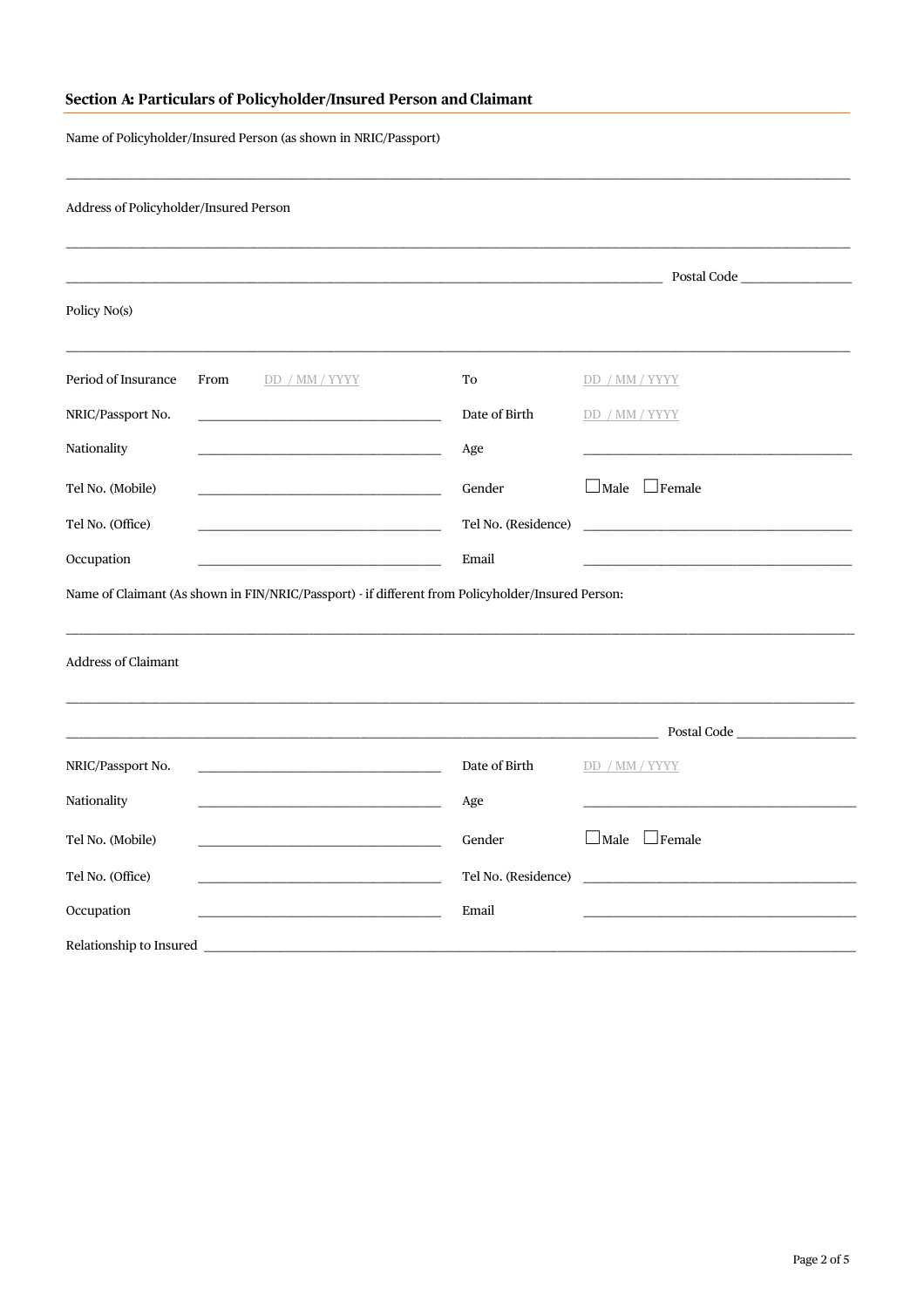#### **Section B: Payment Details**

Please provide details for payment of your claim in the event that the claim is deemed payable by Chubb.

I hereby authorise and request Chubb to pay benefit due in respect of this claim as follows (Name as per Identification Card and/or Bank Account):

#### ☐ **Electronic Funds Transfer** - For payments in SGD and to bank accounts in Singapore (Recommended)

| Payee Name (as per bank account name) |             |
|---------------------------------------|-------------|
| Name of Bank                          |             |
|                                       |             |
| Branch Code No.                       | Account No. |

Note: For a more seamless experience, we recommend selecting the Electronic Funds Transfer (EFT) option so you can receive the remittance within 3-5 days upon approval of claim.

#### ☐ **Cheque Payment**

Payee Name (as per bank account name)

Note: If no name is provided, settlement will be effected to the payee as provided for under the terms of the policy.

#### **Important Notice:**

Chubb shall (i) be discharged from all liability under this claim and (ii) not be liable for any and all losses incurred by you, as a result of you providing Chubb with an incorrect bank account number under this section for the payment of this claim.

#### **Section C: Details of Accident**

Please enclose a copy of the Police Report reflecting the cyberbullying and identity theft scenario resulting in you incurring the urgent expenses.

| <b>Date of the Accident DD</b> / MM / YYYY | Time of the Accident (24-Hour) $H H : M M$ |
|--------------------------------------------|--------------------------------------------|
| Country of Accident Country of Accident    | Place of Accident                          |
| When and Who discovered the Accident       |                                            |
| Relationship of person to the Insured      |                                            |

\_\_\_\_\_\_\_\_\_\_\_\_\_\_\_\_\_\_\_\_\_\_\_\_\_\_\_\_\_\_\_\_\_\_\_\_\_\_\_\_\_\_\_\_\_\_\_\_\_\_\_\_\_\_\_\_\_\_\_\_\_\_\_\_\_\_\_\_\_\_\_\_\_\_\_\_\_\_\_\_\_\_\_\_\_\_\_\_\_\_\_\_\_\_\_\_\_\_\_\_\_\_\_\_\_\_\_\_\_\_\_\_\_\_\_\_\_\_\_\_\_\_\_\_\_\_\_\_\_\_\_\_\_\_\_\_\_\_\_\_\_\_\_\_\_\_\_\_\_\_\_\_\_\_\_\_\_\_\_\_\_\_\_\_\_\_\_\_\_\_\_\_\_\_\_\_\_\_\_\_\_\_\_\_\_\_\_\_

\_\_\_\_\_\_\_\_\_\_\_\_\_\_\_\_\_\_\_\_\_\_\_\_\_\_\_\_\_\_\_\_\_\_\_\_\_\_\_\_\_\_\_\_\_\_\_\_\_\_\_\_\_\_\_\_\_\_\_\_\_\_\_\_\_\_\_\_\_\_\_\_\_\_\_\_\_\_\_\_\_\_\_\_\_\_\_\_\_\_\_\_\_\_\_\_\_\_\_\_\_\_\_\_\_\_\_\_\_\_\_\_\_\_\_\_\_\_\_\_\_\_\_\_\_\_\_\_\_\_\_\_\_\_\_\_\_\_\_\_\_\_\_\_\_\_\_\_\_\_\_\_\_\_\_\_\_\_\_\_\_\_\_\_\_\_\_\_\_\_\_\_\_\_\_\_\_\_\_\_\_\_\_\_\_\_\_\_

\_\_\_\_\_\_\_\_\_\_\_\_\_\_\_\_\_\_\_\_\_\_\_\_\_\_\_\_\_\_\_\_\_\_\_\_\_\_\_\_\_\_\_\_\_\_\_\_\_\_\_\_\_\_\_\_\_\_\_\_\_\_\_\_\_\_\_\_\_\_\_\_\_\_\_\_\_\_\_\_\_\_\_\_\_\_\_\_\_\_\_\_\_\_\_\_\_\_\_\_\_\_\_\_\_\_\_\_\_\_\_\_\_\_\_\_\_\_\_\_\_\_\_\_\_\_\_\_\_\_\_\_\_\_\_\_\_\_\_\_\_\_\_\_\_\_\_\_\_\_\_\_\_\_\_\_\_\_\_\_\_\_\_\_\_\_\_\_\_\_\_\_\_\_\_\_\_\_\_\_\_\_\_\_\_\_\_\_

Chronology and Description of the Accident (Please use supplementary sheet if necessary)

#### **Section D: Nature of Urgent Expenses Incurred**

Describe in detail the expenses incurred, including but not limited to the replacement fees where applicable, travel expenses, eldercare, and/or childcare costs, expenses incurred on the instructions of our IT/Technical Support to arrange additional technical support, expenses incurred to arrange additional technical support for resolving or minimising the extent of the cyberbullying incident.

\_\_\_\_\_\_\_\_\_\_\_\_\_\_\_\_\_\_\_\_\_\_\_\_\_\_\_\_\_\_\_\_\_\_\_\_\_\_\_\_\_\_\_\_\_\_\_\_\_\_\_\_\_\_\_\_\_\_\_\_\_\_\_\_\_\_\_\_\_\_\_\_\_\_\_\_\_\_\_\_\_\_\_\_\_\_\_\_\_\_\_\_\_\_\_\_\_\_\_\_\_\_\_\_\_\_\_\_\_\_\_\_\_\_\_\_\_\_\_\_\_\_\_\_\_\_\_\_\_\_\_\_\_\_\_\_\_\_\_\_\_\_\_\_\_\_\_\_\_\_\_\_\_\_\_\_\_\_\_\_\_\_\_\_\_\_\_\_\_\_\_\_\_\_\_\_\_\_\_\_\_\_\_\_\_\_\_\_

\_\_\_\_\_\_\_\_\_\_\_\_\_\_\_\_\_\_\_\_\_\_\_\_\_\_\_\_\_\_\_\_\_\_\_\_\_\_\_\_\_\_\_\_\_\_\_\_\_\_\_\_\_\_\_\_\_\_\_\_\_\_\_\_\_\_\_\_\_\_\_\_\_\_\_\_\_\_\_\_\_\_\_\_\_\_\_\_\_\_\_\_\_\_\_\_\_\_\_\_\_\_\_\_\_\_\_\_\_\_\_\_\_\_\_\_\_\_\_\_\_\_\_\_\_\_\_\_\_\_\_\_\_\_\_\_\_\_\_\_\_\_\_\_\_\_\_\_\_\_\_\_\_\_\_\_\_\_\_\_\_\_\_\_\_\_\_\_\_\_\_\_\_\_\_\_\_\_\_\_\_\_\_\_\_\_\_\_

\_\_\_\_\_\_\_\_\_\_\_\_\_\_\_\_\_\_\_\_\_\_\_\_\_\_\_\_\_\_\_\_\_\_\_\_\_\_\_\_\_\_\_\_\_\_\_\_\_\_\_\_\_\_\_\_\_\_\_\_\_\_\_\_\_\_\_\_\_\_\_\_\_\_\_\_\_\_\_\_\_\_\_\_\_\_\_\_\_\_\_\_\_\_\_\_\_\_\_\_\_\_\_\_\_\_\_\_\_\_\_\_\_\_\_\_\_\_\_\_\_\_\_\_\_\_\_\_\_\_\_\_\_\_\_\_\_\_\_\_\_\_\_\_\_\_\_\_\_\_\_\_\_\_\_\_\_\_\_\_\_\_\_\_\_\_\_\_\_\_\_\_\_\_\_\_\_\_\_\_\_\_\_\_\_\_\_\_

Please enclose any relevant receipts or proof of payment showing the expenses incurred and paid by you.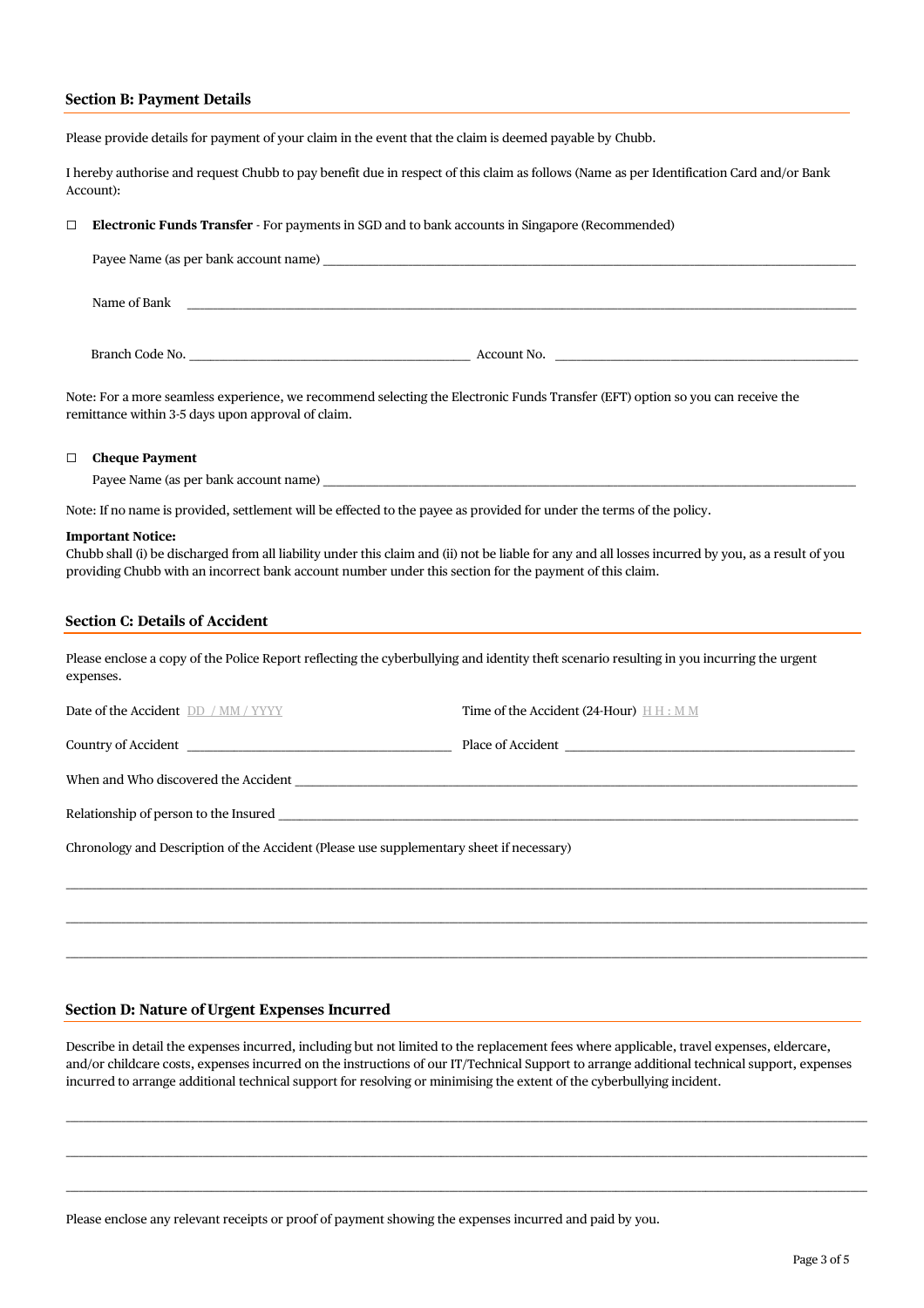# **Section E: Loss of Income Benefit Claims**

| Name of Employer                                                                                                                                                                                                                                                                                                                                |  |  |  |  |
|-------------------------------------------------------------------------------------------------------------------------------------------------------------------------------------------------------------------------------------------------------------------------------------------------------------------------------------------------|--|--|--|--|
| <b>Date of Employment</b> DD / MM / YYYY                                                                                                                                                                                                                                                                                                        |  |  |  |  |
| Period which you have suffered actual personal income loss or the period which you have taken paid leave<br>Employment Type<br>$\Box$ Permanent<br>$\Box$ Contract<br>$\Box$ Temporarv                                                                                                                                                          |  |  |  |  |
| Reason for loss of income, including but not limited to stopping further fraudulent use of your identity, restore your credit rating, restore your<br>bank, mortgage or loan accounts, amend or rectify records regarding your true name or identity, pursue the amendment or rectification of<br>records regarding your true name or identity. |  |  |  |  |

\_\_\_\_\_\_\_\_\_\_\_\_\_\_\_\_\_\_\_\_\_\_\_\_\_\_\_\_\_\_\_\_\_\_\_\_\_\_\_\_\_\_\_\_\_\_\_\_\_\_\_\_\_\_\_\_\_\_\_\_\_\_\_\_\_\_\_\_\_\_\_\_\_\_\_\_\_\_\_\_\_\_\_\_\_\_\_\_\_\_\_\_\_\_\_\_\_\_\_\_\_\_\_\_\_\_\_\_\_\_\_\_\_\_\_\_\_\_\_\_\_\_\_\_\_\_\_\_\_\_\_\_\_\_\_\_\_\_\_\_\_\_\_\_\_\_\_\_\_\_\_\_\_\_\_\_\_\_\_\_\_\_\_\_\_\_\_\_\_\_\_\_\_\_\_\_\_\_\_\_\_\_\_\_\_\_\_

## **Section F: Any Other Insurance**

Are you claiming from any other insurance company or other sources? If Yes, state:

| Name of Insurance Company | Policy No. | <b>Amount of Benefits</b> | Date Insurance Effected |
|---------------------------|------------|---------------------------|-------------------------|
|                           |            |                           |                         |
|                           |            |                           |                         |
|                           |            |                           |                         |
|                           |            |                           |                         |

# **Section G: Documents Required**

To facilitate consideration of your claim, please ensure that you submit the following documents together with this form as soon as available:

| <b>Documents</b>                                                                                                                  | Please tick on the checkboxes below.<br>If you have selected 'Yes', please ensure that the<br>supporting documents are submitted together with<br>this claim form. |     |
|-----------------------------------------------------------------------------------------------------------------------------------|--------------------------------------------------------------------------------------------------------------------------------------------------------------------|-----|
| <b>Mandatory Documents</b>                                                                                                        | <b>Yes</b>                                                                                                                                                         |     |
| Police Report - Mandatory for all claims                                                                                          |                                                                                                                                                                    |     |
| <b>Supporting Documents</b>                                                                                                       | <b>Yes</b>                                                                                                                                                         | N/A |
| Invoice, receipt and proof of payment for urgent expenses<br>(The original copy needs to be submitted for reimbursement of claim) |                                                                                                                                                                    |     |
| Proof of paid leave taken from your company of employment                                                                         |                                                                                                                                                                    |     |
| Pay slip or income statement reflecting your current salary                                                                       |                                                                                                                                                                    |     |